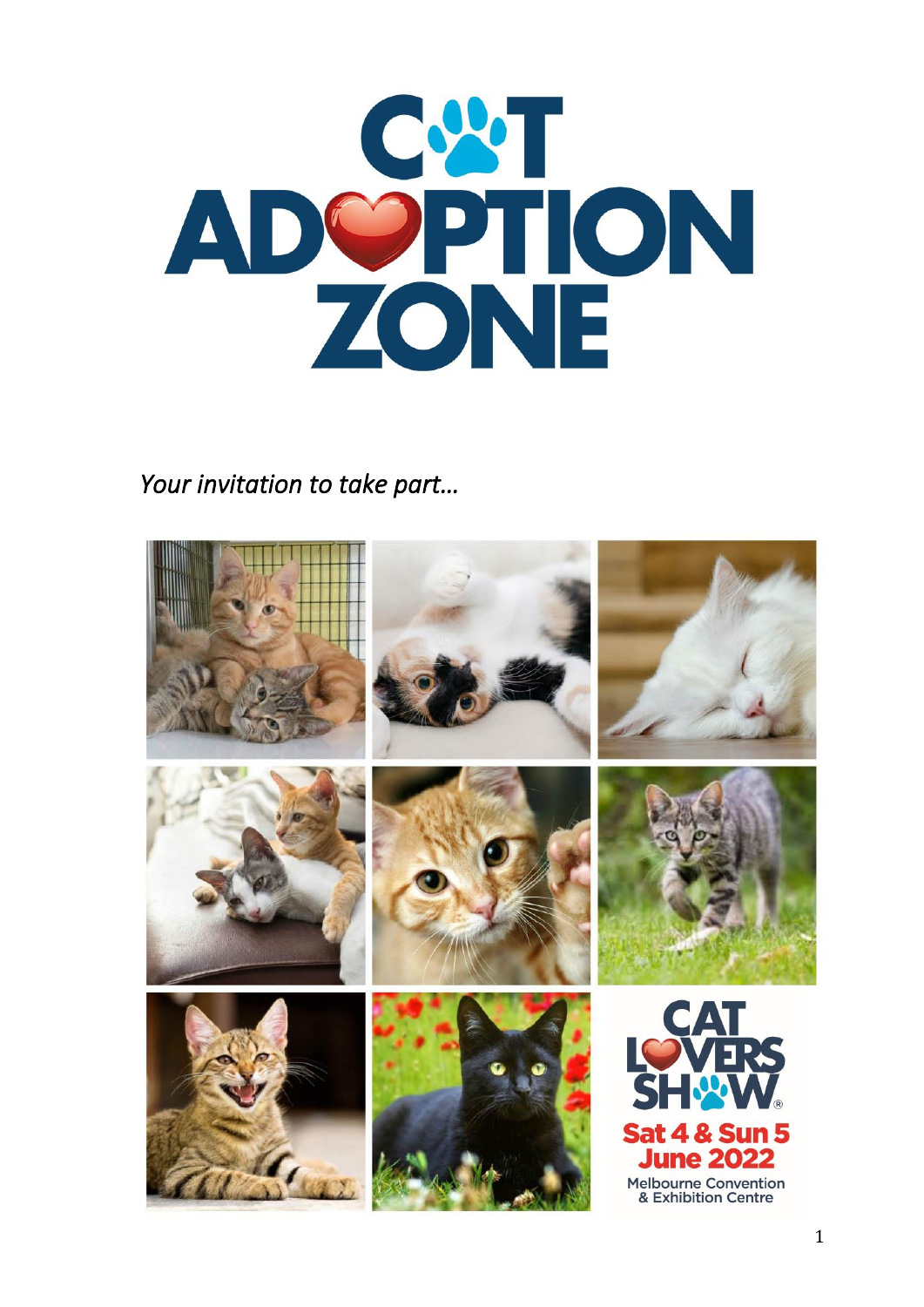Over 20,000 kitty-crazed visitors attended our 2019 Cat Lovers Show and after missing out in 2020 and 2021 we are gearing up to do it all again in 2022 – bigger and better!

On Saturday 4<sup>th</sup> and Sunday 5<sup>th</sup> June, the Melbourne Convention & Exhibition Centre will become the new home of the Cat Lovers Show, and we would like to invite your Rescue Group to take part in the Cat Adoption Zone.

Our company would like to work closely with your organisation to raise awareness for rescue, provide reliable information on cat adoption and implement activities that will substantially increase the number of homes we can find for cats in need – loving, well-suited homes.

With your help visitors to the Cat Lovers Show will be provided with valuable information and the contacts they need to make informed decisions about bringing a rescue Cat into their home. As an exhibitor we encourage you to bring your Cats available for adoption to the Show if appropriate, so visitors can meet and learn more about whether they could provide a fur-ever home.

Visitors will benefit from being able to speak directly to rescue groups and be eager to learn about re-homing, adoption and fostering options. We will also provide information on the process, pitfalls and where to start including a list of all the rescue groups in Victoria with their contact details.

We understand that many rescue groups have very limited resources and budgets so with this in *mind we have come up with two options to get involved as follows:*

## Option 1 – Marketing Partner (FOC)

We are happy to provide every Adoption Group with the following benefits at no cost:

- Free listing on dedicated Cat Adoption Zone page on the Cat Lovers Show website and on large signs at the event.
- Electronic promotional flyers and posters to distribute via your shelter to help promote the show and our Cat Adoption Zone.
- Free use of the Cat Lovers Show logo and imagery to include on your social media, website, emails and any other online portal.

## Option 2 – Exhibiting Adoption Group and Marketing Partner (FOC)

We are providing the opportunity for a limited number of Adoption/Rescue Groups to exhibit at the Cat Lovers Show within the Cat Adoption Zone free of charge.

In line with our commitment to rescue, we are offering a limited number of stands free of charge to the first rescue groups who return the accompanying Booking Application Contract and in return agree to actively market the Show across your available marketing platforms.

Approximately 30 stands are available for the 2 days, and this provides a unique opportunity to meet thousands of cat lovers attending the event.

It is also a valuable platform to promote your rescue group and the cats you have available for adoption which must be the primary focus of your stand presentation and promotion.

Exhibiting Adoption groups will receive the following benefits:

- Expo stand within the Zone:  $3m \times 3m$  stand area (9sqm) including your carpet, back and side walls, signage with the name of your rescue group and stand number, 1x power point and lighting.
	- Value: \$3,780 +GST.
- Staff Access: Exhibitor badges for your staff each day.